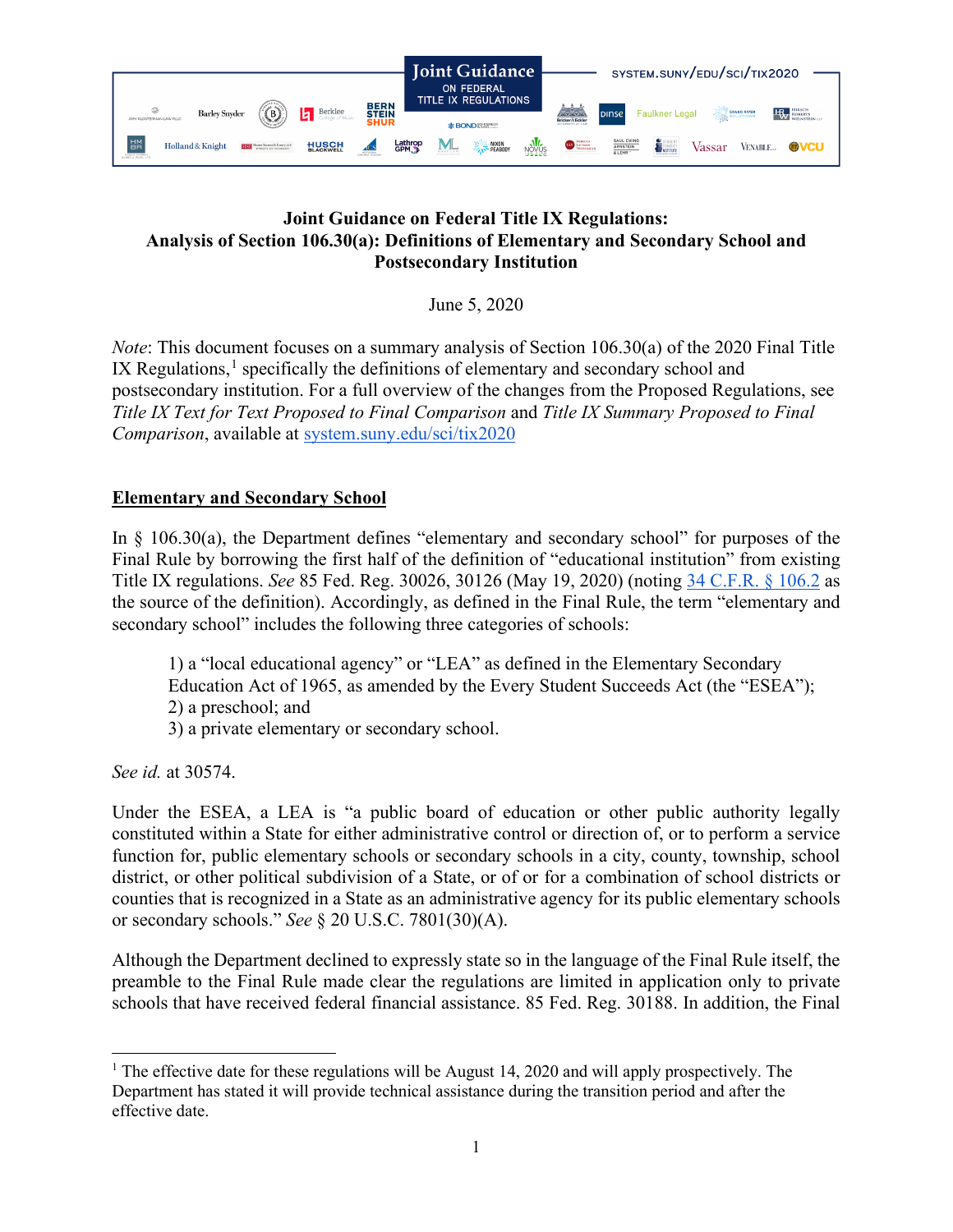Rule applies its "religious exemption" provision to elementary and secondary schools controlled by religious organizations. *Id.* The preamble states:

The Department does not believe it is necessary to further explain in the final regulations that Title IX applies only to recipients of Federal financial assistance; the text of Title IX, 20 U.S.C. 1681, clearly states that the Title IX non-discrimination mandate applies to education programs or activities that receive Federal financial assistance, and expressly exempts educational institutions controlled by religious organizations from compliance with Title IX to the extent that compliance with Title IX is inconsistent with the religious tenets of the religious organization even if the educational institution does receive Federal financial assistance. Existing Title IX regulations already sufficiently mirror that Title IX statutory language by defining "recipient" and affirming the Title IX exemption for educational institutions controlled by religious organizations. *Id.* (internal footnotes omitted).

## **Postsecondary Institution**

The Department borrowed the latter half of the definition of "educational institution" in existing Title IX regulations to define "postsecondary institution" for purposes of the Final Rule. *See* 85 Fed. Reg. 30126 (noting [34 C.F.R. § 106.2](https://www.govinfo.gov/app/details/FR-2020-05-19/2020-10512) as source of the definition). Accordingly, a "postsecondary institution" as defined in the Final Rule (at  $\S$  106.30) is a school that falls into one of four categories: (1) an institution of graduate higher education as defined in § 106.2(l); (2) an institution of undergraduate higher education as defined in  $\S$  106.2(m); (3) an institution of professional education as defined in  $\S$  106.2(n); and (4), or an institution of vocational education as defined in § 106.2(o). *See id.* at 30574.

34 C.F.R. § 106.2, incorporated by reference in the Final Rule, defines each of these respective "postsecondary institutions" as follows:

(l) *Institution of graduate higher education* means an institution which:

(1) Offers academic study beyond the bachelor of arts or bachelor of science degree, whether or not leading to a certificate of any higher degree in the liberal arts and sciences; or

(2) Awards any degree in a professional field beyond the first professional degree (regardless of whether the first professional degree in such field is awarded by an institution of undergraduate higher education or professional education); or

(3) Awards no degree and offers no further academic study, but operates ordinarily for the purpose of facilitating research by persons who have received the highest graduate degree in any field of study.

(m) *Institution of undergraduate higher education* means:

(1) An institution offering at least two but less than four years of college level study beyond the high school level, leading to a diploma or an associate degree, or wholly or principally creditable toward a baccalaureate degree; or